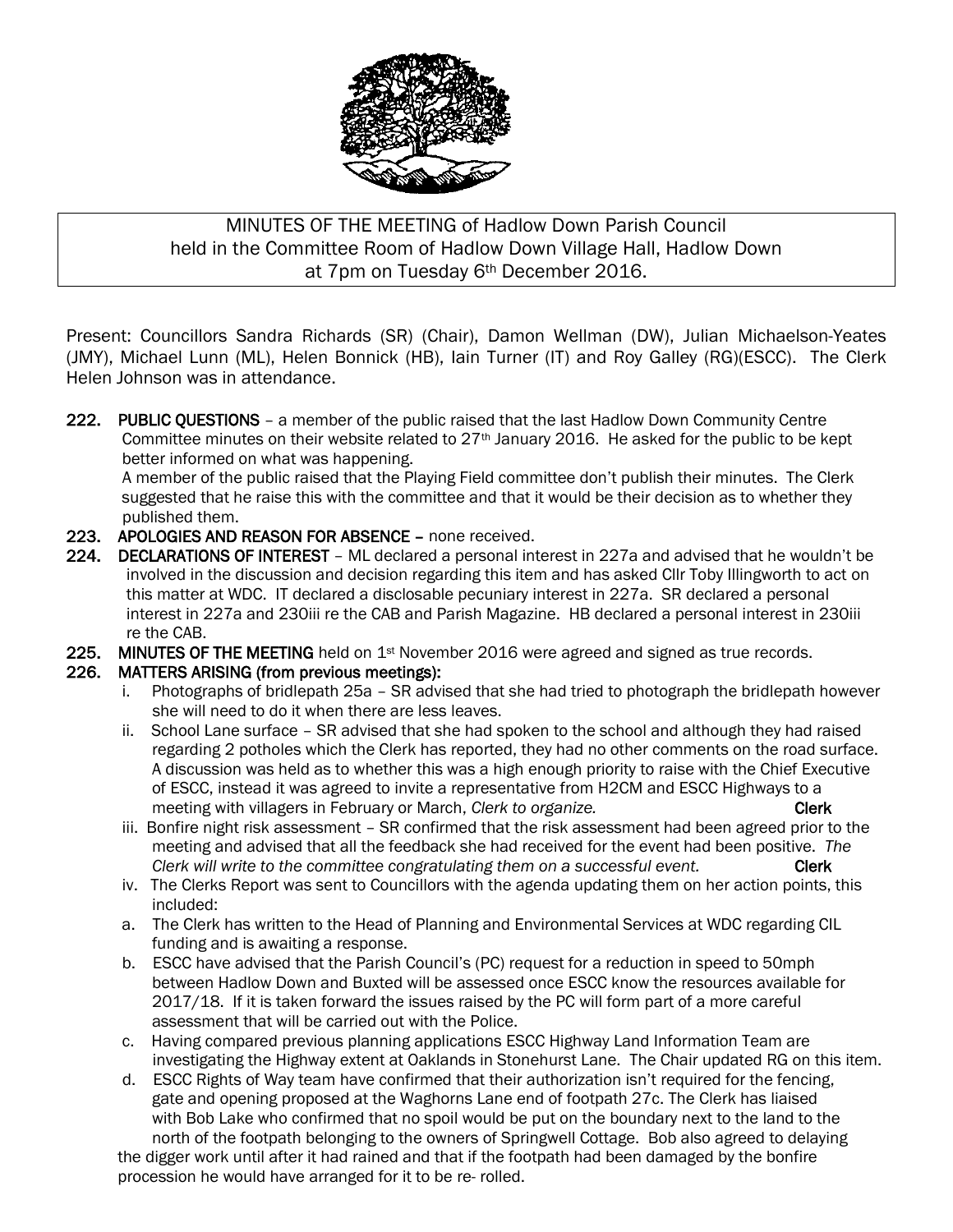The Chair moved the following 2 items forward:

#### 241. CORRESPONDENCE RECEIVED:

- ii. The Clerk confirmed that Fiona Shafer, Chair of the Playing Field Committee (PFC) had written thanking the PC for their support with the Bonfire Night. She has asked that if a member of the public raises an issue over the Bonfire Night or any matters regarding the PFC's activities that in the first instance that they raise it with Fiona or another member of the PFC. The Clerk will also encourage people to contact the PFC in the first instance. Guy Osbourne as the PFC's representative confirmed that the Bonfire Night in 2017 would be held on 4th November. He confirmed that they were sourcing their own insurance cover, the Chair requested that the Clerk be sent a copy of the cover.
- 238. NEW COMMUNITY CENTRE the Chair advised that the committee have applied for 2 grants and are awaiting the outcome of the applications. ML confirmed that it is hoped that a meeting will be held in the New Year once the outcome of the grants is known.

ML and IT didn't join in the discussion for the next item.

Cllr. Toby Illingworth joined the meeting at 7:29pm

#### 227. PLANNING:

#### a. PLANNING APPLICATIONS:

 WD/2016/2524/F – FIVE CHIMNEYS FARM, CURTAINS HILL, TN22 4DU – Demolition of redundant chicken shed and erection of 2 no. replacement dwellings and detached garages – The Parish Council do not support the application as it is overdevelopment of the site, however the Parish Council are in favour in principle to the demolition of the chicken shed and the erection of a single residential dwelling and detached garage in line with Wealdens Permitted Development Guideline 2016 for 450m<sup>2</sup> . There needs to be a business plan to ensure the continued viability of Five Chimneys Eggs and a revised s.106 restricting continued expansion of Five Chimneys Eggs for the next 10 years (3/1).

#### b. APPROVED PLANNING APPLICATIONS:

WD/2016/2385/LDE – SPINDLE TREE COTTAGE, STOCKLAND LANE, TN22 4EA

228. REPORTS FROM CLLR. ROY GALLEY, ESCC – RG advised that he'd got agreement for the roundels to be repainted on the A272 but this had now been cancelled as they weren't considered to be in a bad enough state. The Chair highlighted that the gullies on the A272 should have been jetted in August and October and they hadn't been, she questioned what happened if the contractor said they would do something and didn't. RG advised that he needed to get together with the director at ESCC Highways and the contractor to discuss this. It was also raised by Councillors that a number of visits had been made to look at the drainage on the A272 opposite Tinkers Lane and all Highways were planning to do was jet the gully.

The following item was moved forward by the Chair in order that IT could update the meeting on Highways issues.

## 231. REPORTS FROM COUNCILLORS (COUNCIL MATTERS AND OUTSIDE BODIES):

 i. Cllr Iain Turner updated the meeting on his site visit to Riverside and Sheepwash Lane and the problems with the work that Highways said had been undertaken. A section of the bank is missing and the side of the road is eroded at Riverside. The Clerk advised that the Works Supervisor has visited the site and has recommended that further works be undertaken as a permanent solution to the problems. This work will be undertaken before Christmas.

 The Chair allowed a member of the public to comment that the ditches and culverts are blocked and that there used to be concrete sandbags in this area. *RG was asked by the PC to follow-up on this matter and report back to the PC at their January meeting.* The same of the RG

- 228. REPORTS FROM CLLRS. TOBY ILLINGWORTH & MICHAEL LUNN WDC TI advised that he was attending to listen to the PC's views regarding the Five Chimneys Farm application and will speak to officers on this matter. ML confirmed that he had nothing to report.
- 229. BANK RECONCILIATION: –dated 25 November 2016 was agreed and signed.

## 230. OTHER FINANCE MATTERS :

- i. The PC ratified the decision that was made between meetings by 2 Councillors to pay for the bonfire night insurance
- ii. The PC ratified the payments of £78 for SSALC Limited for Clerks training, £259.20 for Wellers Law Group LLP for legal work and £336 for Compact Cutting for playing field and burial grounds maintenance that were paid at the last meeting, also the cheques for G S Osborne for £116.00 as grant for bonfire night insurance and £8667.60 for Hailsham Roadway Construction Co Ltd for footpath work that was paid from the Sussex Lund grant, these were paid prior to the meeting.
- iii. Draft precept proposals a discussion was held on the draft precept and amendments were agreed, final decision to be made at the January meeting.
- iv. A discussion was held on a gift for a retired Councillor in recognition of their work.
- v Tree quote a discussion was held on the quotes for the tree work at the playing field and burial ground and the Parish Council agreed to award the contract to D. Stevens Arboriculture and Tree services.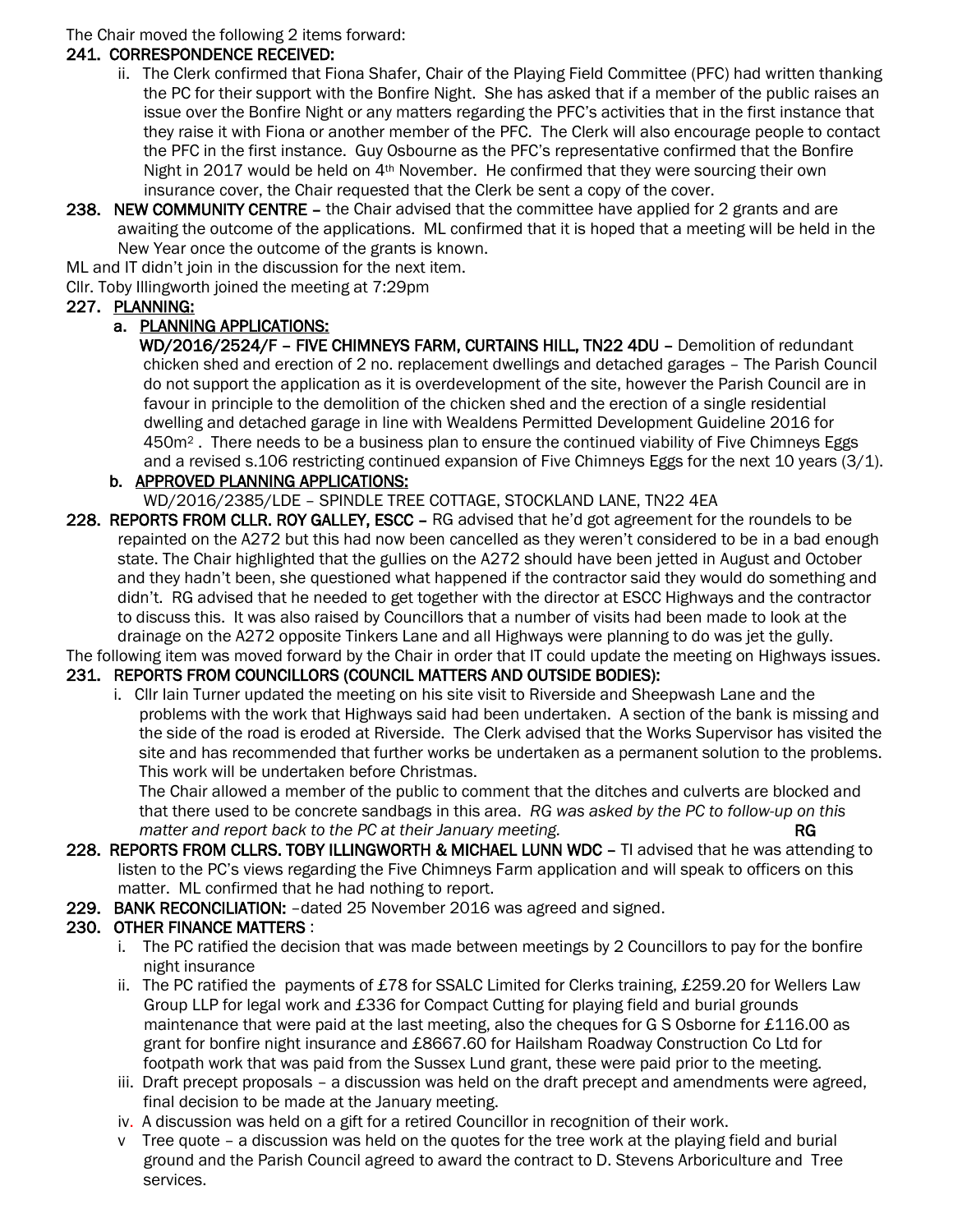- vi. The Clerk confirmed that £35 had been received from ESCC as their contribution to the cost of work on a fingerpost.
- vii. Quote for work at Waghorns Lane end of footpath 27c c/f.

## 231. REPORTS FROM COUNCILLORS (COUNCIL MATTERS AND OUTSIDE BODIES):

- ii. Cllr. Julian Michaelson-Yeates advised that a car in School Lane had been hit by a brick that it was thought came from a lorry travelling along the road. He advised that South East Water have sprayed blue paint at the bottom of the fingerpost at the junction of Wilderness Lane and Riverside, *the Clerk will investigate.* Clerk
- iii. Cllr. Damon Wellman updated the meeting on the WDC Parish Conference, the tour of Gatwick Airport and the WDC Parish Planning Panel meeting that he had attended. DW and JMY had also attended planning training. ML (WDC) advised that WDC have opposed a number of applications based on policy reasons, these have gone to appeal and WDC have won the appeal.
- iv. Cllr. Iain Turner updated the meeting on the 'Getting ready for Winter' event he had attended.
- 232. CELEBRATE the PC discussed the applicants for the self-employed role of sessional worker, the PC agreed to appoint Denise Leary, they also approved the Terms of Reference for the working group. The Clerk updated the meeting on insurance cover for events and advised the PC that they would be liable for any insurance excess for claims under their policy.
- 233. ASSETS OF COMMUNITY VALUE c/f to the next meeting.
- 234. RISK ASSESSMENTS the quarterly risk assessments had been received, no matters raised.

## 235. HIGHWAYS AND RIGHTS OF WAY MATTERS:

- i. Dog Kennel Lane ditching DW had offered to do the ditching, SR and DW to meet on site to discuss.
- ii. Parking in Wilderness Lane correspondence had been received from a resident regarding vehicles parking close to the junction of Wilderness Lane and Main Road and the difficulty this causes when large vehicles use the lane. The PC have confirmed that they are unable to put up signage as the land doesn't belong to them. The Clerk has spoken to the police and they wouldn't get involved. A Councillor advised that if there is insufficient space for a fire truck to get through the matter should be reported to ESFRS (East Sussex Fire and Rescue Service), however he has visited this site on a number of occasions and feels that there is sufficient space here.
- iii. Signage regarding HGVs following pressure from the PC, ESCC are planning to provide signing on Main Road on the approach and at the junction with School Lane, this will inform drivers that School Lane is unsuitable for long vehicles and HGVs. Councillors requested that a sign also be installed at the end of Five Chimneys Lane, *the Clerk will raise with ESCC*.
- iv. Drainage on Main Road opposite junction with Tinkers Lane Highways have advised that the outflow is at the correct height and are waiting for the system to be jetted. The Clerk has raised with Highways that this won't solve the historical problem at this site. IT advised that he will raise this at the next SLR meeting.
- v. Speed reduction schemes c/f
- vi. ESCC Highways report c/f
- 236. NEWSLETTER *SR will circulate newsletter topics to Councillors,* Graham Terry has agreed to produce the newsletter. SR
- 237. STANDING ORDERS a Councillor asked about transparency, the Standing Orders were agreed by the PC.
- 239. CONSULTATION REGARDING THE REMOVAL/ADOPTION OF BT TELEPHONE BOX the PC agreed to adopt the telephone box, *the Clerk will write to WDC to advise.* Future use of the box to be discussed at the next meeting. Clerk

## 240. CLERK'S MATTERS:

- i. The Clerks hours were agreed and signed
- ii. Hours for Parish Projects the PC agreed the hours the Clerk could work on Celebrate in December, in January the sessional worker will be able to take over from the Clerk.

SR left the meeting at 9:20pm, ML took over the chairing of the meeting.

## 241. CORRESPONDENCE RECEIVED:

- i. NALC Dependent Carers Allowance Survey no response made
- iii. Friends of the Keep Archives newsletter.
- iv. Big Wealden Switch 2017 The Clerk advised that WDC are delivering their next collective energy switch from late Feb/early March 2017 until late May 2017 during this time residents can sign up for a cheaper energy deal online at [www.wealden.gov.uk/thebigswitch](http://www.wealden.gov.uk/thebigswitch) or by tel. on 01323 443322. The *Clerk will also put an article on the website.* **Clerk contained a set of the Clerk Clerk clerk clerk clerk clerk clerk clerk clerk clerk clerk clerk clerk clerk clerk clerk clerk clerk clerk clerk clerk clerk clerk clerk**
- v. Invitation to St Wilfrid's Hospice reception *the Clerk will send apologies.* Clerk
- vi. Notification of Inspector's report regarding the Waste and Minerals Sites Plan the Clerk advised that the Inspector has concluded that the Plan is legally compliant and sound.
- vii. Correspondence regarding Civil Parking Enforcement the Clerk to Ticehurst Parish Council has